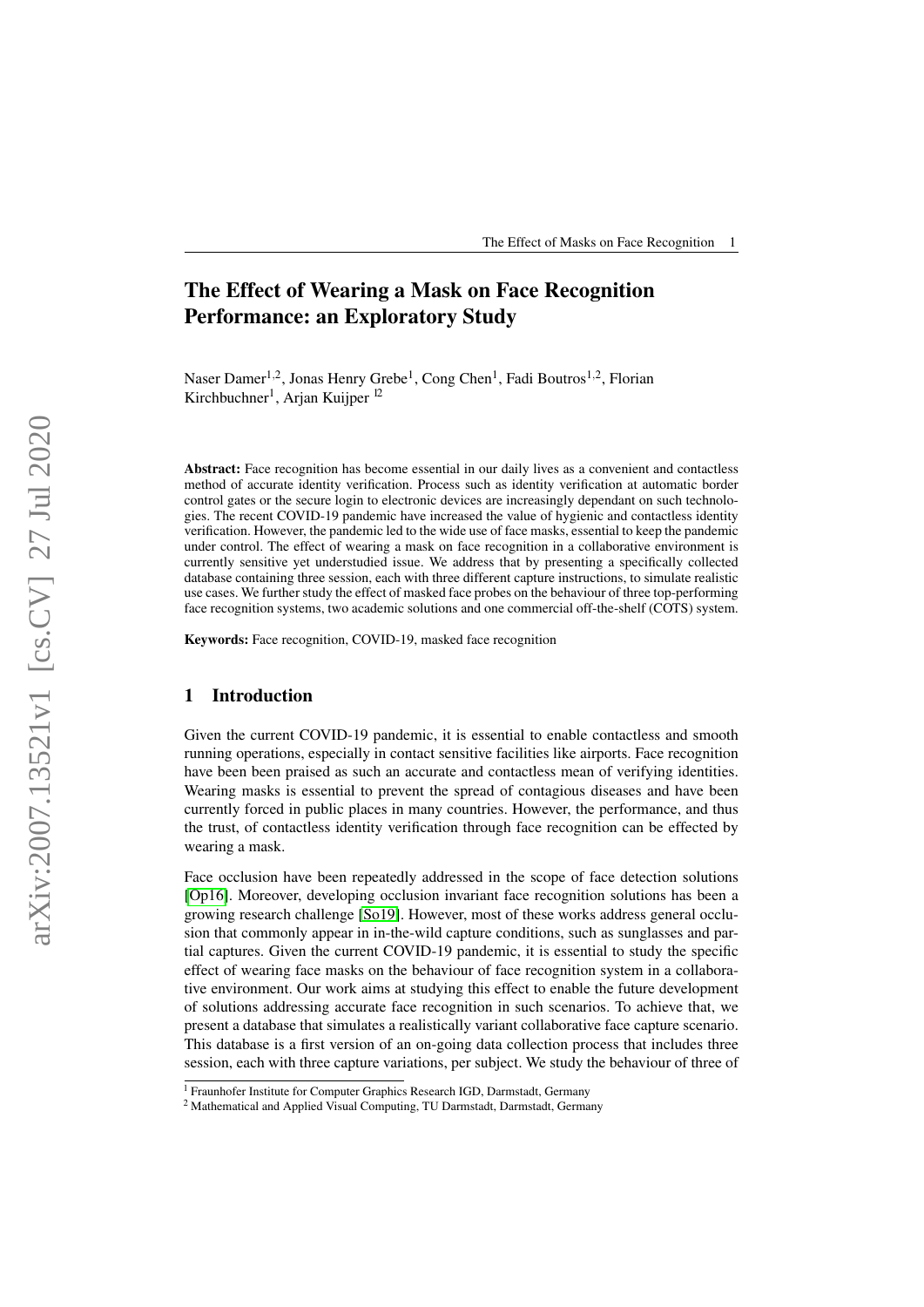the top performing face recognition solutions (one commercial and two academic) when encountering masked faces, in comparison to the typical no-mask baseline. We conclude with pointing out strong signs of negative effect on face recognition systems, showing the need to develop appropriate evaluation databases and recognition solutions.

# 2 Related work

The detection of occluded faces is a well-studied issue in the computer vision domain. An example of that is the work of Optiz et al. [\[Op16\]](#page-8-0) that proposed a novel grid loss targeting a more accurate detection of occluded faces. Focusing on masked faces, Ge et al. [\[Ge17\]](#page-7-0) presented a solution to enhance the detection (not biometric recognition) of masked faces in in-the-wild scenarios. Their experiments did not focus on masks worn specifically for health protection reasons, but included other forms of face occlusions. However, their solution is relevant to face recognition as our experiments will show later that the investigated face recognition solutions fails in some cases to detect a face.

As stated, detecting occluded faces is a challenge that affect the operation of face biometric systems. However, the biometric recognition of these faces is a more dominant challenge. An example of the works addressing this challenge is that of Song et al. [\[So19\]](#page-8-1) where they aim at enhancing face recognition for faces with general occlusions. Their approach tries to learn finding and discarding corrupted feature elements, linked to occlusions, from the recognition process. Focusing on masks, in a very recent work, Wang et al. [\[Wa20\]](#page-8-2) presented, in a brief and undetailed work, crawled databases for face detection, recognition and simulated masked faces. The authors claim to enhance the recognition accuracy from 50% to 95% without providing information on their baseline, proposed algorithmic details, or clearly specifying the evaluation database. Given the current COVID-19 pandemic, a specifically collected database and evaluation of wearing face mask on collaborative face recognition is necessary and is still missing.

## 3 The database

The goal of the collected database is to enable the study of face recognition performance on masked faces and drive future innovation in this domain. The database presented in this work is an initial version and the further data collection efforts is on going. The data tries to simulate a collaborative, yet varying, scenario. Such as the situation in automatic border control gates or unlocking personal devices with face recognition, where the mask, illumination, and background can change.

Each of the participants was asked to collect the data on three different, not necessary consecutive days. We consider each of these days as one session. On each day, the participant will collect three videos, each of a minimum length of 5 seconds. All videos are collected from static (not hand held) webcams and the users were asked to simulate a login scenario by looking at the capture device. The images were all captured indoors, each at their residence during home-office. The capture was performed during the day (day-light)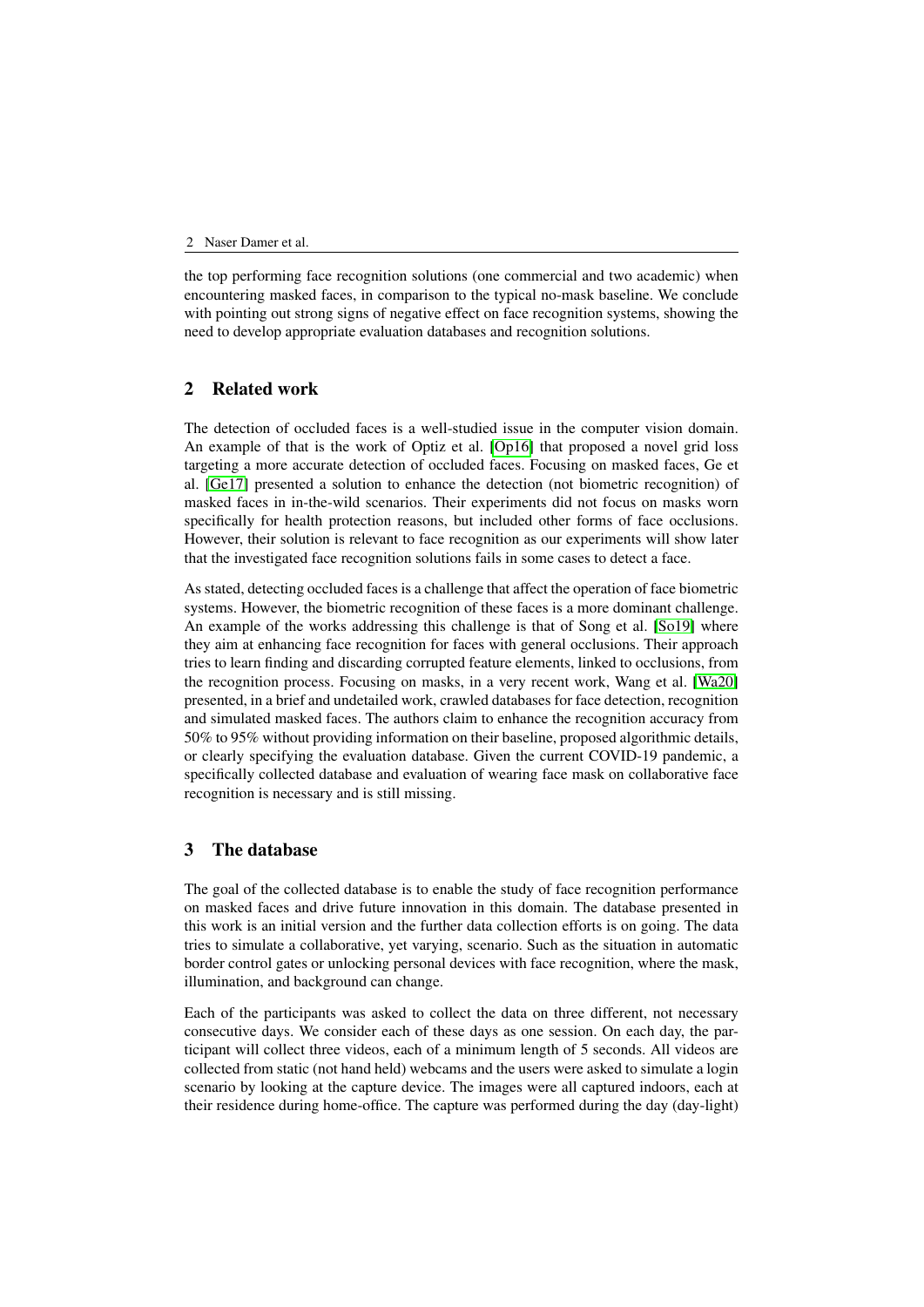and the participants were asked to remove eyeglasses only when the frame is considered very thick. No other restrictions were imposed, such as background or mask type and its consistency over days, to simulate realistic scenarios. The three videos captured each day were as follows: 1) Face with no mask and no additional electric illumination, this will be noted as baseline (BL). 2) Face with mask on and no additional electric illumination, this will be noted as mask one  $(M1)$ . 3) Face with mask on and the existing electric light in the room is turned on, this will be noted as mask two (M2). The M2 is considered to study the unknown effect of illumination variation in the case of masked face recognition, given that the mask might result in different reflection and shadow patterns.

The first session (day) is considered as the reference data  $(R)$ , resulting in the baseline reference (BLR), the mask one reference (M1R), and mask two reference (M2R). The second and third sessions (days) were considered as probe data (P) and they result in the baseline probe (BLP), the mask one probe (M1P), and mask two probe (M2P), and the joint probe data from M1P and M2P referred to as M12P. From each captured video, the first second was neglected to avoid any biases related to the user interaction with the capture device. From the following three seconds, 10 frames were selected with 9 frames gap between them, as all videos are recorded at 30 frames per second. The total number of participant at this first version of the database is 24, and they all participated in all sessions. Given the number of sessions, participants and the considered frames from each video, Table [1](#page-2-0) provide an overview on the database structure. Samples of the database are shown in Figure [1.](#page-2-1)

<span id="page-2-0"></span>

| Session             | Session 1: References |     |     | Session 2 and 3: Probes |     |                  |             |
|---------------------|-----------------------|-----|-----|-------------------------|-----|------------------|-------------|
| Data split          | <b>BLR</b>            | M1R | M2R | <b>BLP</b>              | M1P | M <sub>2</sub> P | M12P        |
| <b>Illumination</b> | No                    | Nο  | Yes | Nο                      | Nο  | Yes              | <b>Both</b> |
| Number of Captures  | 240                   | 240 | 240 | 480                     | 480 | 480              | 960         |

Tab. 1: An overview of the database structure.

<span id="page-2-1"></span>

(a) BL (b) M1 (c) M2

Fig. 1: Samples of the collected database from the three capture types (BL, M1, and M2)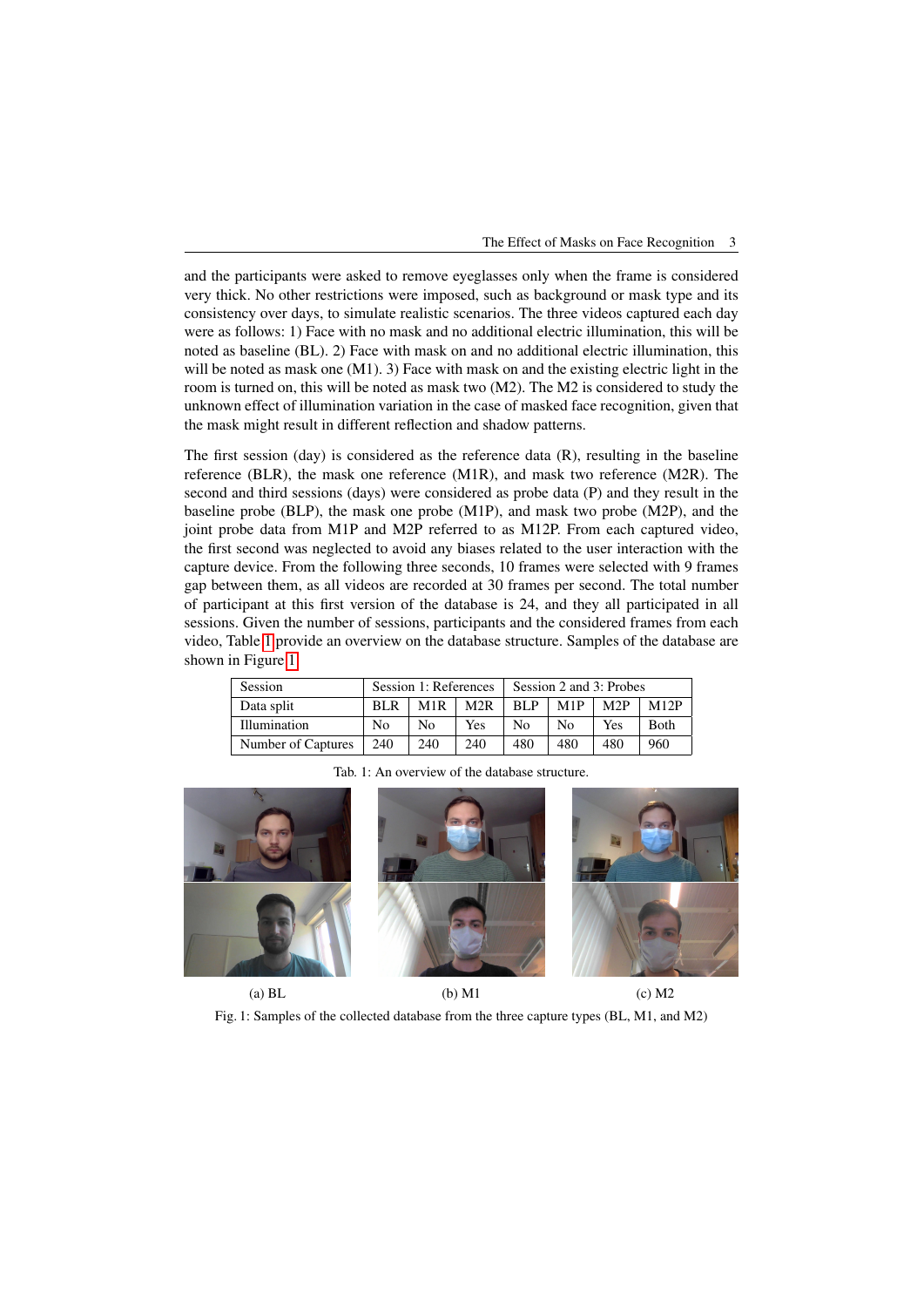## 4 Face recognition

To provide a wide view on the effect of wearing a mask on face recognition performance, we analyse the performance of three face recognition algorithms. Two of these algorithms are of the top performing academic approaches, namely the ArcFace [\[De19\]](#page-7-1) and SphereFace [\[Li17\]](#page-8-3). The third algorithm is a COTS algorithm from the vendor Neurotechnology [\[Ne\]](#page-8-4). In the following, this section provides more details on these algorithms.

SphereFace: We chose SphereFace as it achieved competitive verification accuracy on Labeled Face in the Wild (LFW) [\[Hu07\]](#page-7-2) 99.42% and Youtube Faces (YTF) [\[WHM11\]](#page-8-5) 95.0% using 64-CNN layers trained on CASIA-WebFace dataset [\[Yi14\]](#page-8-6). SphereFace is trained using angular Softmax loss function (A-Softmax). The key idea behind A-Softmax loss is to learn discriminative features from the face image by formulating the Softmax as angular computation between the embedded features vector *X* and their weights *W*.

ArcFace: ArcFace achieved state-of-the-art performance of several face recognition benchmarks such as LFW 99.83% and YTF 98.02%. ArcFace introduced Additive Angular Margin loss (ArcFace) to enhance the discriminative power of the face recognition model. We employed ArcFace based on ReseNet-100 [\[He16\]](#page-7-3) architecture pretrained on refined version of MS-Celeb-1M dataset [\[Gu16\]](#page-7-4) (MS1MV2).

COTS: We used the MegaMatcher 11.2 SDK [\[Ne\]](#page-8-4) from the vendor Neurotechnology. We chose this COTS product as Neurotechnology achieved one of the best performances in the recent NIST report addressing the performance of vendor face verification products [\[GP20\]](#page-7-5). The face quality threshold was set to zero to minimize neglecting masked faces. The full processes of detecting, aligning, feature extraction, and matching are part of the COTS and thus we are not able to provide their algorithmic details. Matching two faces by the COTS produces a similarity score.

For the ArcFace [\[De19\]](#page-7-1) and SphereFace [\[Li17\]](#page-8-3), the Multi-task Cascaded Convolutional Networks (MTCNN) [\[Zh16\]](#page-8-7) solution is used, as recommended in [\[Li17\]](#page-8-3), to detect (crop) and align (affine transformation) the face. Both network process the input aligned and cropped image and produce a feature vector of the size 512. To compare two faces, a distance is calculated between their respective feature vectors. This is calculated as Euclidean distance for ArcFace features, as recommended in [\[De19\]](#page-7-1), and as Cosine distance for SphereFace features, as recommended in [\[Li17\]](#page-8-3). The Euclidean distance (dissimilarity) is complemented to show a similarity score and the Cosine distance shows similarity score by default.

# 5 Experimental setup

To baseline the performance, we evaluate the face verification performance without masks. This is done by N:N comparison of the data splits BLR and BLP (BLR-BLP). To measure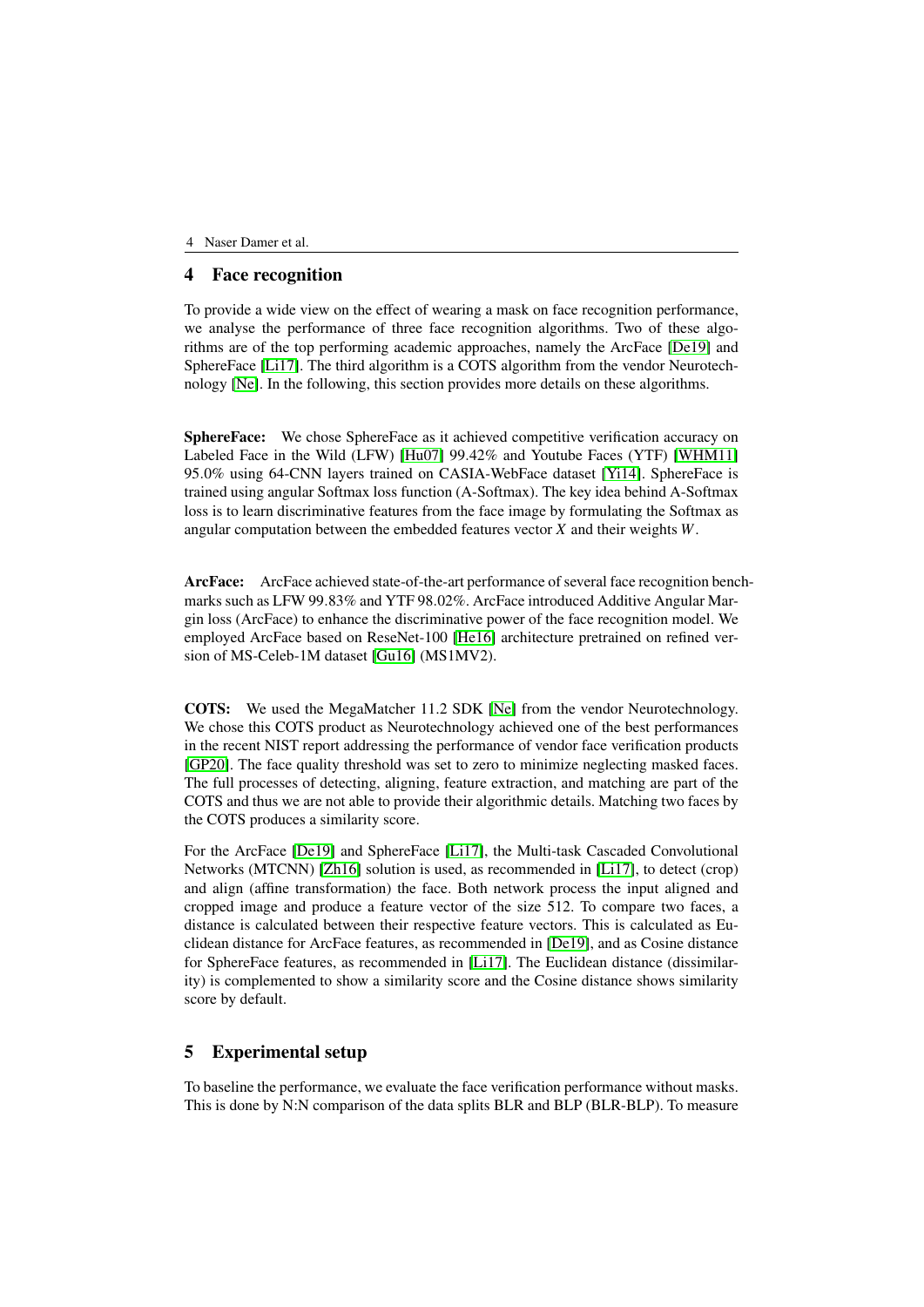the performance when wearing a mask, we perform an N:N comparison between the data splits BLR and M1P (BLR-M1P). To evaluate any induced performance change by having an additional illumination (room light) when wearing a mask, we perform an N:N comparison between the data splits BLR and M2P (BLR-M2P). To measure the overall performance including both considered illumination, we perform an N:N comparison between the data splits BLR and M12P (BLR-M12P). These four experiments are used to evaluate each of the three considered face recognition solutions.

To study the effect of wearing a mask on the recognition performance, we plot the genuine and imposter distributions of the BLR-BLP (baseline) comparisons along with the genuine and imposter score distributions of the BLR-(M1P or M2P or M12P) (mask). This allows analysing the shifts in the distributions induced by wearing a mask. We also report the mean of the genuine scores (G-mean) and mean of imposter scores (I-mean) for each experiment, to get a quantitative measure of the comparison scores shifts.

Based on the standard ISO/IEC 19795-1 [\[Ma06\]](#page-8-8), we also enrich our performance study by a number of verification performance metrics. As the face mask induces a strong appearance change on the face, face detection might be challenging. Therefore, we report the failure to extract rate (FTX) for each experiment. FTX is proportion of failures of the feature extraction process to generate a template from the captures sample. Besides reporting the FTX, and only for the samples where a template can be created, we report algorithmic verification performance metrics. These metrics include the general Equal Error Rate (EER), which is defined as the common value of false mathc rate (FMR) and false non match rate (FNMR) at the decision threshold where they are identical. We also show the algorithmic verification performance by listing the FNMR at different operation points by presenting the achieved FMR100, FMR1000, and ZeroFMR, which are the lowest FNMR for a FMR  $\leq 1.0\%$ ,  $\leq 0.1\%$ , and  $\leq 0\%$ , respectively.

### 6 Evaluation results

Figure [2](#page-5-0) presents the comparison between the baseline (BLR-BLP) genuine and imposter score distributions and the different masked faces experiments (BLR-M1P, BLP-M2P, BLR-M12P) on the three considered face recognition solutions. It is noticeable in all experimental setups that, when comparing masked faces probes to unmasked references, the genuine score distributions strongly shift towards the imposter distributions in comparison to the BLR-BLP setup. This indicates an expected decrease in performance and general trust in the matcher decision, as the separability between genuine and imposter samples decreases. This unwanted shift seems to be slightly stronger when the masked faces are captured under additional artificial illumination (BLR-M2P) when compared to the natural light condition (BLR-M2P).

Tables [2,](#page-6-0) [3,](#page-6-1) and [4](#page-6-2) present the achieved performance, given by the different evaluation metrics, on all experimental setups by the ArcFace, SphereFace, and COTS solutions, respectively. In all systems, wearing a face mask affected the ability to detect the face properly, resulting in a higher than zero (as in the baseline) FTX. Interestingly, additional illumination (typically from the top) increased the FTX in all systems (BLR-M2P compared to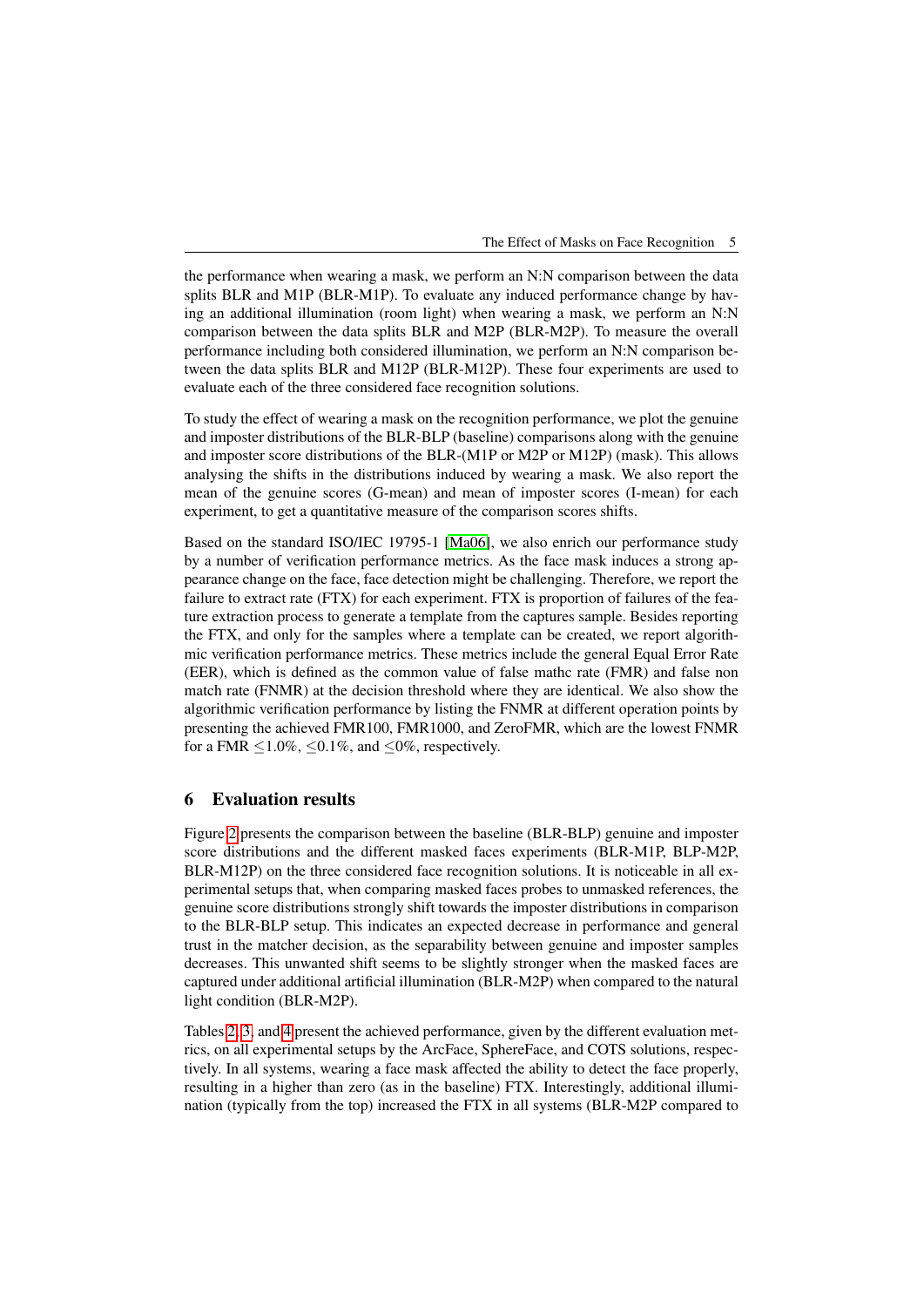<span id="page-5-0"></span>

Fig. 2: The comparison score (similarity) distributions comparing the "baseline" BLR-BLP genuine and imposter distributions to those of the distributions including "masked" faces probes (BLR-M1P  $(a, d, g)$ ), BLR-M2P  $(b, e, h)$ , BLR-M12P  $(c, f, i)$ . The shift of the genuine scores towards the imposter distribution is clear when faces are masked for all investigated system (ArcFace(a, b, c), SphereFace (d, e, f), and COTS (g, h, i)).

BLR-M1P). This is probably due to the different reflection and shadow patterns induced by the illumination, see samples in Figure [1.](#page-2-1) The FTX values for the SphereFace and Arc-Face in tables [2](#page-6-0) and [3](#page-6-1) are identical as they both use the MTCNN network for face detection and alignment.

The verification performance (EER, FMR100, FMR1000, ZeroFMR) of the ArcFace and SphereFace is negatively affected when the probe faces are masked (BLR-M1P and BLR-M2P), see tables [2](#page-6-0) and [3.](#page-6-1) This negative effect is stronger when the faces are captured under the effect of artificial illumination (BLR-M2P), probably due to unexpected reflections and shadowing and the fact that the BLR references were captured without such illumination. The reduction in the performance is much more dominant in the SphereFace solution in comparison to the ArcFace. For both systems, the G-mean values decreased significantly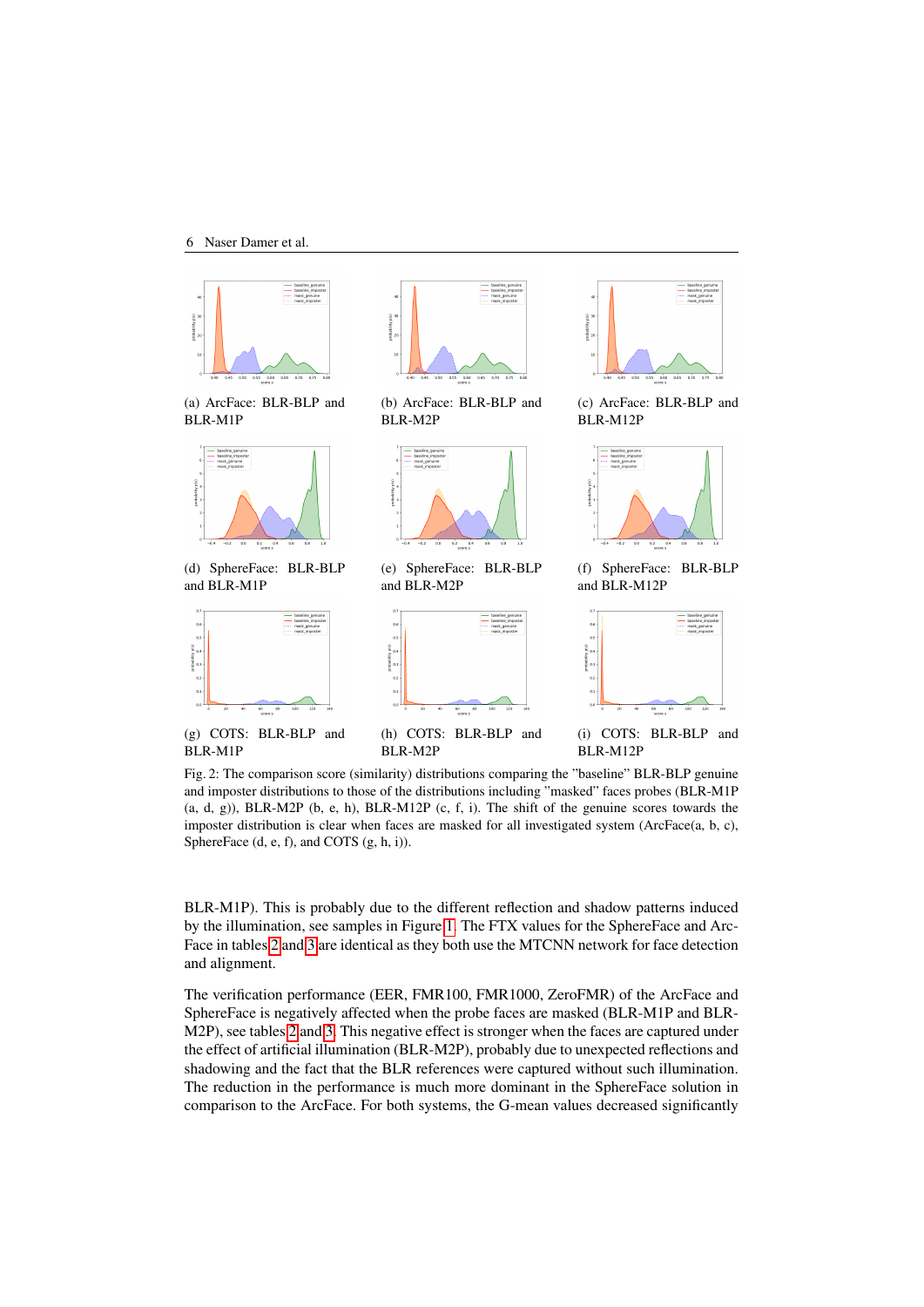when considering the masked probes. This, despite the small size of the evaluation data, indicates a strong negative effect of the masks on the face recognition performance.

When it comes to verification performance metrics (EER, FMR100, FMR1000, ZeroFMR), the COTS is not significantly affected by masked faces. This is apparent in Table [4,](#page-6-2) where these performance metrics are not significantly different in all experimental setups. This might be due to the robust and high performance of the COTS solution and the limited size of the evaluation database. However, the change in the G-mean from 110.8 in the BLR-BLP to 69.46 in the BLR-M12P, while maintaining a similar I-mean, indicates a large change in the separability (between genuine and imposter) in the COTS decisions. This can lead to an increase in the error rate given a larger and more challenging evaluation. Such an evaluation is planned as the data presented in this paper is an initial version of a larger data being collected at the moment.

In general, the effect of wearing face masks on the face recognition behaviour is apparent on all investigated systems. This renders the current face recognition solutions undependable to match masked faces with unmasked faces and, at least, requires re-evaluation.

<span id="page-6-0"></span>

| ArcFace    | <b>EER</b> | <b>FMR100</b> | <b>FMR1000</b> | <b>ZeroFMR</b> | G-mean | I-mean | <b>FTX</b> |
|------------|------------|---------------|----------------|----------------|--------|--------|------------|
| BLR-BLP    | $0.000\%$  | $0.000\%$     | $0.000\%$      | $0.000\%$      | 0.666  | 0.417  | $0.000\%$  |
| BLR-M1P    | $3.163\%$  | 3.517%        | 3.831\%        | 5.069%         | 0.511  | 0.417  | 3.750\%    |
| BLR-M2P    | 5.504%     | $6.163\%$     | $6.628\%$      | 7.616\%        | 0.509  | 0.417  | 5.833%     |
| $BLR-M12P$ | 4.380\%    | 4.888%        | 5.229%         | 6.468%         | 0.510  | 0.417  | $4.792\%$  |

| Tab. 2: The verification performance measures, the G-mean, and I-mean achieved by ArcFace on the   |  |  |  |
|----------------------------------------------------------------------------------------------------|--|--|--|
| different experimental setups. Note the performance degradation induced by the masked face probes. |  |  |  |

<span id="page-6-1"></span>

| <b>SphereFace</b> | <b>EER</b> | <b>FMR100</b> | <b>FMR1000</b> | <b>ZeroFMR</b> | G-mean | I-mean | <b>FTX</b> |
|-------------------|------------|---------------|----------------|----------------|--------|--------|------------|
| BLR-BLP           | 0.216%     | $0.065\%$     | $0.217\%$      | $0.390\%$      | 0.825  | 0.033  | $0.000\%$  |
| BLR-M1P           | 9.312\%    | 27.35%        | 52.95%         | 72.91%         | 0.384  | 0.026  | 3.750%     |
| BLR-M2P           | 12.36%     | 28.22%        | 47.66%         | 73.16%         | 0.374  | 0.025  | 5.833%     |
| BLR-M12P          | 10.85%     | 27.86%        | 50.01%         | 73.38%         | 0.380  | 0.025  | 4.792%     |

Tab. 3: The verification performance measures, the G-mean, and I-mean achieved by SphereFace on the different experimental setups. Note the performance degradation induced by the masked face probes.

<span id="page-6-2"></span>

| <b>COTS</b> | <b>EER</b> | <b>FMR100</b> | <b>FMR1000</b> | <b>ZeroFMR</b> | G-mean | I-mean | <b>FTX</b> |
|-------------|------------|---------------|----------------|----------------|--------|--------|------------|
| BLR-BLP     | 0.249%     | $0.000\%$     | $0.251\%$      | $0.668\%$      | 110.8  | 2.281  | $0.000\%$  |
| BLR-M1P     | $0.443\%$  | $0.304\%$     | $0.684\%$      | 2.253\%        | 68.09  | 2.221  | 2.500\%    |
| BLR-M2P     | $0.004\%$  | $0.000\%$     | $0.009\%$      | $0.050\%$      | 70.88  | 2.298  | 3.542%     |
| $BLR-M12P$  | $0.239\%$  | $0.152\%$     | $0.341\%$      | $1.237\%$      | 69.49  | 2.259  | $3.021\%$  |

Tab. 4: The verification performance measures, the G-mean, and I-mean achieved by COTS on the different experimental setups. Although the change in the performance caused by the masked face probes is insignificant, the shift in the average genuine score towards the imposter scores is very dominant in these cases.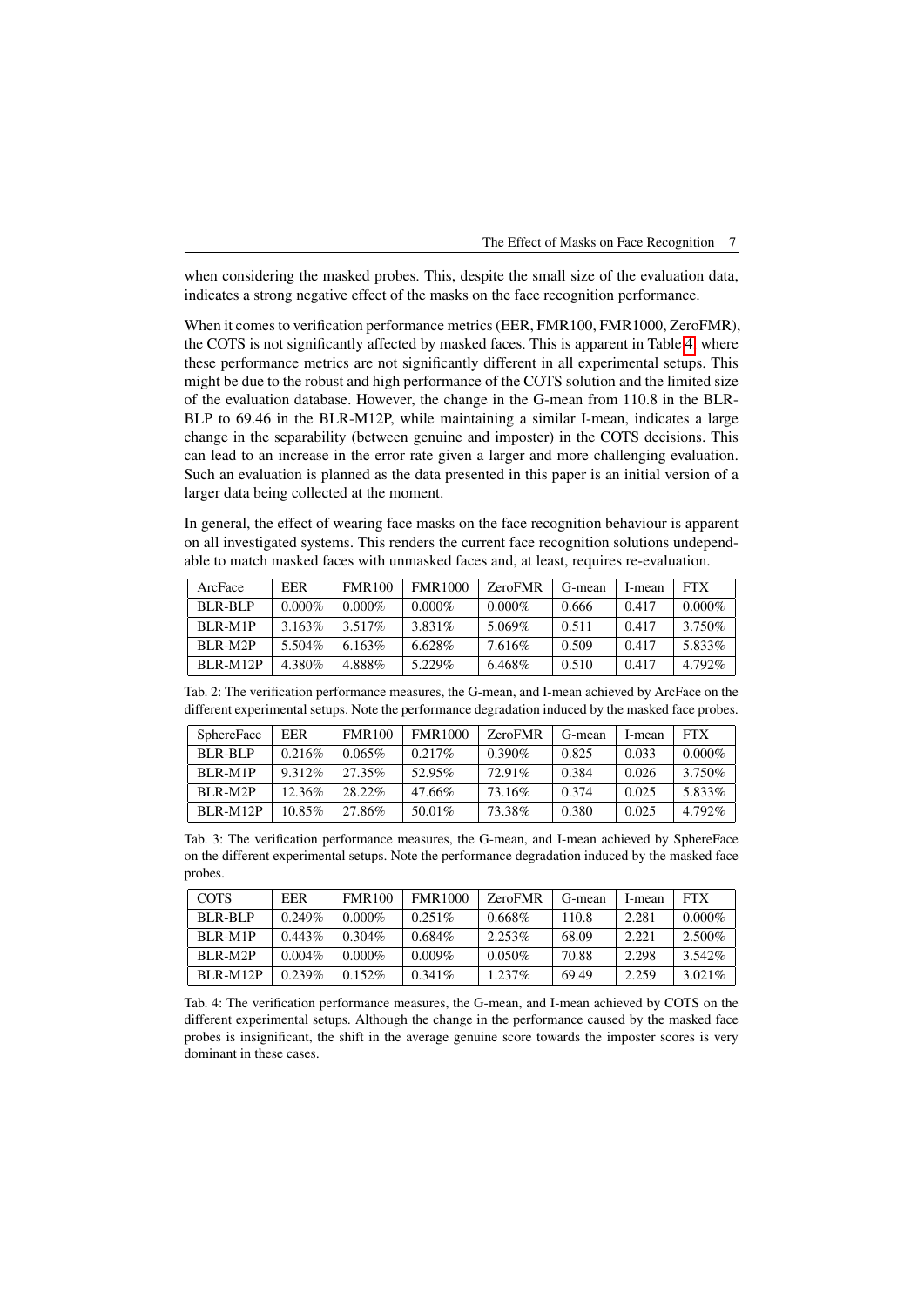## 7 Conclusion

Addressing the wide spread use of face masks as a preventive measure to the COVID-19 pandemic spread, we presented an exploratory study on the effect of wearing masks on face recognition performance in collaborative scenarios. We presented a specifically collected database captured in three different sessions, with and without wearing a mask, and is part of an ongoing effort to gather a larger scale database with realistic variations. We analysed the behaviour of two high-performing academic face recognition solutions and one of the top performing COTS solutions. Our analyses pointed out the significant effect of wearing a mask on comparison scores separability between genuine and imposter comparisons in all the investigated systems. Moreover, we point out a large drop in the verification performance of the academic face recognition solutions, even on a limited evaluation data, when considering masked face probes.

### Acknowledgment

This research work has been funded by the German Federal Ministry of Education and Research and the Hessen State Ministry for Higher Education, Research and the Arts within their joint support of the National Research Center for Applied Cybersecurity ATHENE

#### **References**

- <span id="page-7-1"></span>[De19] Deng, Jiankang; Guo, Jia; Xue, Niannan; Zafeiriou, Stefanos: ArcFace: Additive Angular Margin Loss for Deep Face Recognition. In: IEEE Conference on Computer Vision and Pattern Recognition, CVPR 2019, Long Beach, CA, USA, June 16-20, 2019. pp. 4690–4699, 2019.
- <span id="page-7-0"></span>[Ge17] Ge, Shiming; Li, Jia; Ye, Qiting; Luo, Zhao: Detecting Masked Faces in the Wild with LLE-CNNs. In: 2017 IEEE Conference on Computer Vision and Pattern Recognition, CVPR 2017, Honolulu, HI, USA, July 21-26, 2017. IEEE Computer Society, pp. 426– 434, 2017.
- <span id="page-7-5"></span>[GP20] Grother Patrick, Ngan Mei, Hanaoka Kayee: Ongoing Face Recognition Vendor Test (FRVT). NIST Interagency Report, 2020.
- <span id="page-7-4"></span>[Gu16] Guo, Yandong; Zhang, Lei; Hu, Yuxiao; He, Xiaodong; Gao, Jianfeng: MS-Celeb-1M: A Dataset and Benchmark for Large-Scale Face Recognition. In: Computer Vision - ECCV 2016 - 14th European Conference, Amsterdam, The Netherlands, October 11-14, 2016, Proceedings, Part III. pp. 87–102, 2016.
- <span id="page-7-3"></span>[He16] He, Kaiming; Zhang, Xiangyu; Ren, Shaoqing; Sun, Jian: Deep Residual Learning for Image Recognition. In: 2016 IEEE Conference on Computer Vision and Pattern Recognition, CVPR 2016, Las Vegas, NV, USA, June 27-30, 2016. IEEE Computer Society, pp. 770–778, 2016.
- <span id="page-7-2"></span>[Hu07] Huang, Gary B.; Ramesh, Manu; Berg, Tamara; Learned-Miller, Erik: Labeled Faces in the Wild: A Database for Studying Face Recognition in Unconstrained Environments. Technical Report 07-49, University of Massachusetts, Amherst, October 2007.